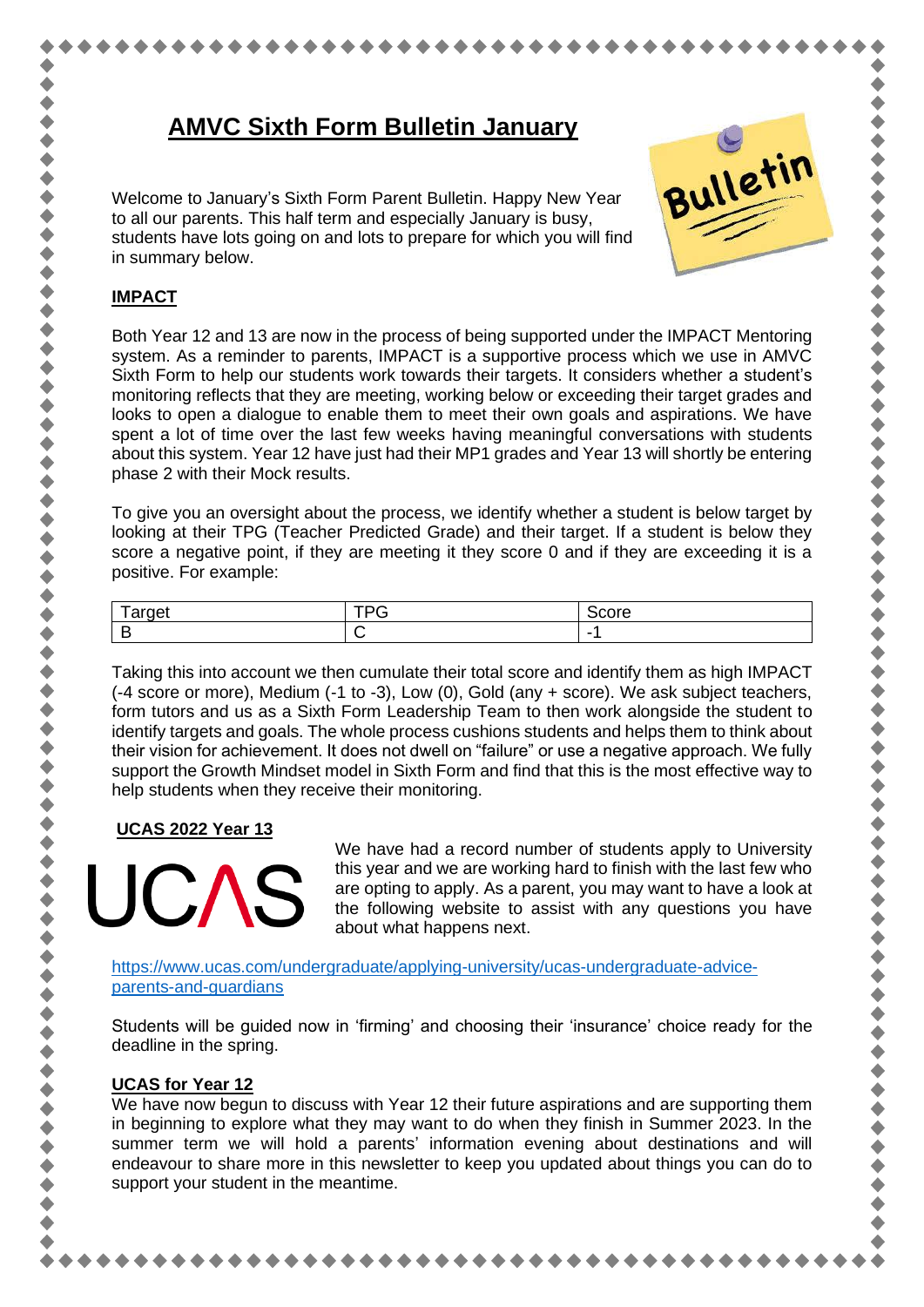#### **Sixth Form New Block**

As you are aware the Sixth Form new block opened last term and I thought it would be nice to share with you some of the images of the space so you can see where your student is studying and socialising throughout the day. As you can see, it is a lovely spacious and vivid space for them to enjoy their time in Sixth Form.

٠

中中

 $\dot{\bullet}$ 

 $\blacklozenge$  $\blacklozenge$ 

٠

 $\bullet$ 

 $\bullet$ 

 $\blacklozenge$  $\blacklozenge$ 

 $\blacklozenge$ 

 $\blacklozenge$ ۰

 $\blacklozenge$ 

 $\blacklozenge$ 

 $\blacklozenge$  $\blacklozenge$ 

 $\bullet$ 

◆◆◆◆





#### **Bursary**

You can find information about the 16-19 Bursary here on the College website if you feel that your student may be eligible for financial support:

<https://www.arthurmellows.peterborough.sch.uk/page/?title=Bursaries&pid=108>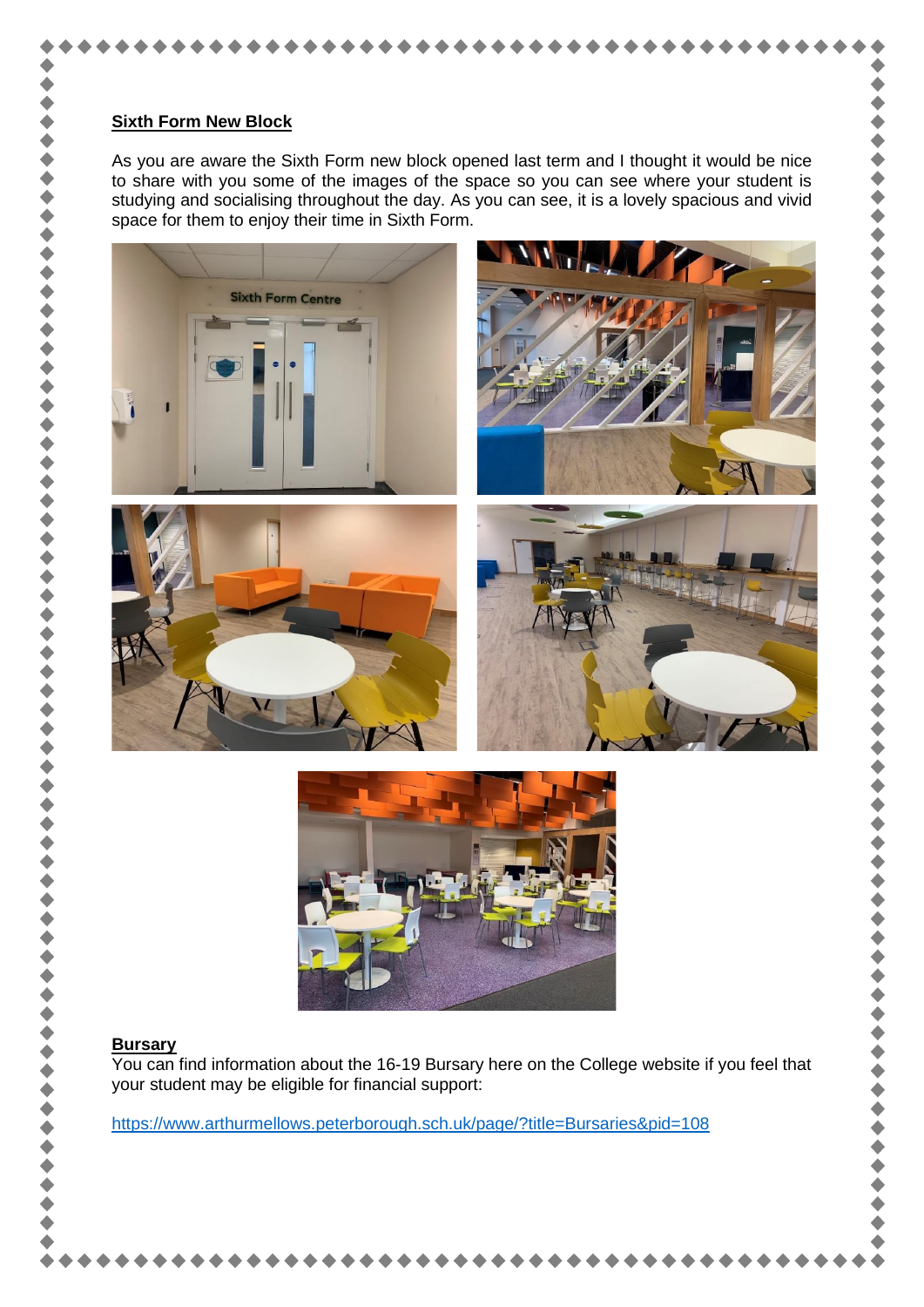#### **Year 12 Student Leadership Committee**

Year 12 students who are interested in being part of the Student Leadership Committee have started to attend meetings to find out information about the roles and the application process. In these meetings, students are also bringing their ideas for new roles and areas of focus within the committee moving forward. The applications will open after February half term in readiness for the Head Students to be appointed by Easter, to assign their committee. The new Year 12 committee will then have the chance to work alongside Year 13 to gain experience and hand over ready for the next academic year.

令令令令

 $\blacklozenge$ 

◆◆◆◆

,,,,,,,,,,,,,,,,,

,,,,,,,,,,

..........

## **Silver and Gold cards**

All students have now been issued with their silver (Year 12) and gold cards (Year 13). These cards allow students to leave site in their free periods and lunch and break. This is a Sixth Form privilege and will be removed if a student fails to submit work on time, is late to school or for misconduct.

# **Late Gate**

As a reminder, all students are expected to be on site by 8.40 am otherwise they have to report to "late gate" where a sanction will be issued.

# **Car Parking Permits**



Many of our Sixth Form students choose to drive and are lucky enough to have their own cars. If they choose to park on site, they need to see Mrs Jones or Mrs Barnsley to get a car parking permit. Students park on site at their own risk and we carefully monitor the safe driving and parking in and around site. Parking on site is a privilege which we will remove if any driving or parking is viewed as irresponsible.

# **Dress Code**

Students have all been reminded about the Sixth Form dress code. As we have started the new term, a few areas have been addressed with students. These include a reminder that:

- Skirts should be of an appropriate length (just above the knee)
- Blouses should be of a suitable material, not transparent and not in the form of a belly top
- No trainers, jeans or hoodies
- Hair colour should be of a natural shade
- Piercings should be discreet

Any student who has not adhered to the dress code will in the first instance, be spoken to by their Professional Tutor and then by a member of the pastoral team if the issue persists. You will be contacted as parents if dress code continues to be an issue and the student may be sent home to change.

## **GCSE and A Level Results days 2022**

A Level results day will be held on Thursday 18 August and GCSE results day on Thursday 25 August. We will be running our Surgery Day which supports any issues with University places or results on Friday 26 August. More information will be shared across the year. Please make a note of these dates and it is advised that holidays are avoided at these times.